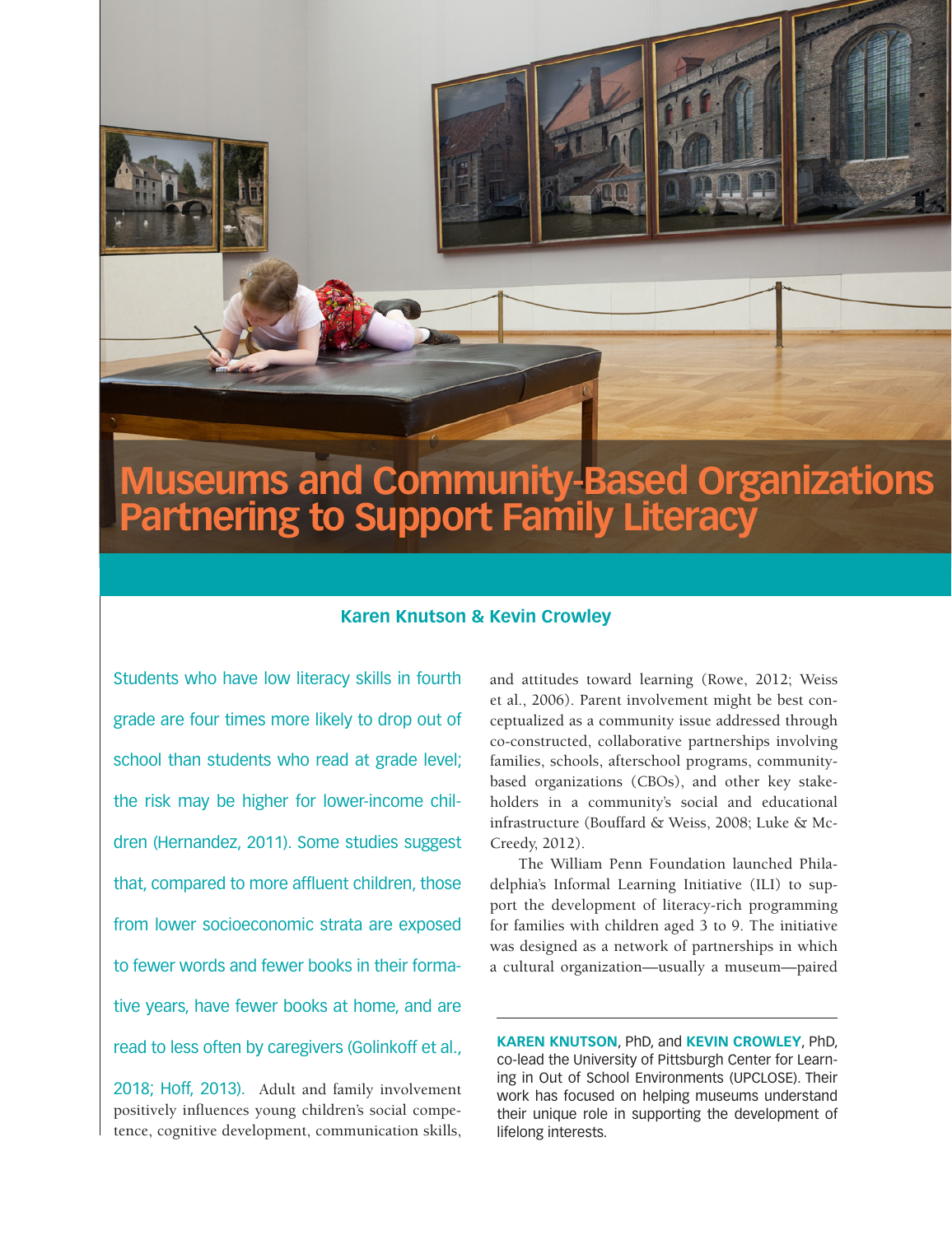with one or more CBOs to design literacy-rich informal learning experiences for caregivers and children. The initiative involved 11 cultural partners and 15 CBOs. Two partnerships dropped out after the first two years, and three new partnerships joined in the third year.

Programs exposed three- to nine-year-old children and their families to literacy practices in the context of original artwork, live animals, science experiments, natural settings, new foods, and cultural or historical sites. Programming was delivered at no cost to families, often in community settings such as recreation centers or school auditoriums. Offerings ranged from biweekly afterschool programs to weekend and evening family events, open houses in museums, and home visits. Convenient times and locations, as well as snack or meal options, supported family participation, as did

book giveaways, take-home activity packs, and special museum visits.

Each museum–CBO partnership's project team decided how many families to serve. Some smaller programs maintained months- or years-long relationships with as few as eight families, while others served 100 or more families in one-time events. Several programs encountered the same families across multiple years of programming. Programs served diverse families in mul-

tilingual and multicultural settings. Two programs involved families with five or more different first languages; some were strongly bilingual in Spanish and English; others were conducted primarily in English.

Content reflected the intersection of community interests or needs with the disciplinary expertise of the cultural organizations. The cultural organizations included natural history and science museums, art and children's museums, gardens, zoos, aquaria, arts groups, and media producers. CBOs offered services in a wide variety of areas including education, workforce development, housing, health, and parenting.

ILI calls on cultural organizations to become part of collective efforts to improve family literacy. As informal learning institutions, cultural organizations design learning experiences as part of their mission. They offer resources ranging from one-time experiences in exhibition halls and event-based programming to ongoing programming and internships. Designed infor-

Programs exposed three- to nine-year-old children and their families to literacy practices in the context of original artwork, live animals, science experiments, natural settings, new foods, and cultural or historical sites.

mal learning experiences are an essential part of educational ecosystems (National Research Council, 2009), enabling families to learn about science, art, nature, and culture with the support of educators and experts who help them develop their interests and deepen their knowledge. Whereas schools focus on proficiency and a standard curriculum, informal learning settings can help children and caregivers identify their individual interests. They can "activate" children toward building identities and competencies that can provide lifelong, life-wide learning pathways (Crowley et al., 2015; Hecht & Crowley, 2020).

Although cultural organizations may think of themselves as shared community resources and important parts of the educational ecosystem, families from many communities do not visit these institutions or

> use them as learning resources (Crowley et al., 2014; Dawson, 2014). Originally designed for civic enlightenment, cultural organizations such as museums have always had an exclusionary and political angle (Coffee, 2008; Gurian, 2006). They are designed to showcase the treasures of the state and public. Education per se is only one small part of their mission; curating and preserving the collection is their dominant mode. They have envisioned the problem of audience as being

concerned with getting more people through the door to experience their resources (Coffee, 2008; Gurian, 2006).

More recently, museums have recognized the need to become more accessible and inclusive. Structural barriers such as transportation, location, and cost are not the only reasons families choose not to visit museums. Visitors from historically marginalized communities can feel unwelcome because they sense that museums do not acknowledge or represent their history, values, or lived experiences (Dawson, 2014). In response, many museums have tried to demonstrate their value and become more relevant by creating exhibitions that represent excluded communities or by inviting input from varied communities (McSweeney & Kavanagh, 2016; Sandell & Nightingale, 2012). But organizational practices have made it difficult for museums to reimagine themselves as connected to local communities. Attempts to modify institutional pro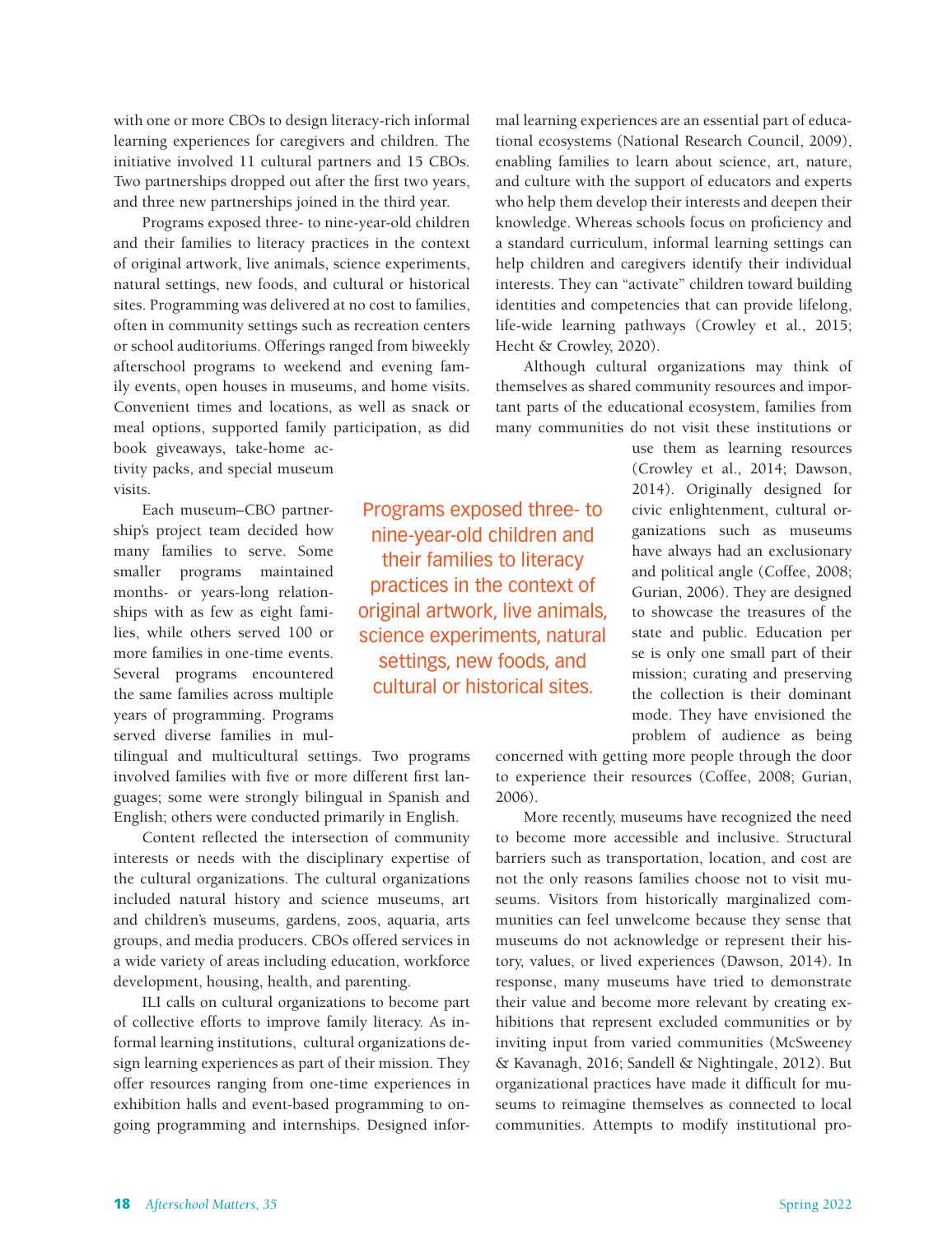cesses not only have been difficult to sustain but also have been critiqued as "empowerment lite" and "doing for" rather than "doing with"—stances that further disempower communities and maintain existing power structures (Lynch, 2011).

Efforts like ILI are rethinking how cultural organizations consider public outreach. These initiatives work closely with communities and focus on the specific needs of particular audiences in order to tailor their resources and co-design educational experiences that are relevant, accessible, and useful to target audiences. Partnerships between cultural organizations and CBOs encourage the museums' informal learning

professionals to move away from traditional one-way outreach models toward collaborative, communitycentered design. ILI's long-term impact could include sustained changes in how museums see community in their work and how they conceptualize their roles in the educational ecosystem. The partnerships also encourage CBO staff to see their part in that same educational ecosystem and to envision themselves as agents with the social capital, knowledge, and power to codesign learning experiences that are accessible and welcoming to their communities.

## **Remixing Literacy and Informal Learning**

ILI's operation as a networked learning community became a key driver for its success. Regular network convenings, responding to the evolving needs of network members, supported reflection on program design, literacy training, informal learning design support, and evaluation capacity building. CBO and museum staff members appreciated the opportunity to learn from the work of colleagues—a rare opportunity for professional development in the nonprofit education and community service sectors.

Network convenings frequently focused on the nature of early literacy, the best ways to support it, and the best ways to measure impact. These questions reflected a tension at the heart of the initiative. The official launch event, attended by many project staff members, made it clear that ILI was publicly aligned with a citywide reading proficiency campaign. But reading instruction is traditionally the turf of schools, and most

Partnerships between cultural organizations and CBOs encourage the museums' informal learning professionals to move away from traditional one-way outreach models toward collaborative, communitycentered design.

of the resources designed for literacy function best in school settings.

It took some time for network members to figure out how best to address literacy within their in-

> formal programming. In an early network convening, a technical assistance provider who works mostly in formal settings gave a presentation that outlined six interlocking "puzzle pieces" of early literacy: oral language, phonological awareness, letter knowledge, print awareness, vocabulary, and background knowledge. The framework offered clear, easily defined goals for programming. Network members discussed how their program activities could in-

clude vocabulary building, use conversation as a focal point, or build background knowledge.

However, through discussion and some program implementation trials, network members began to wonder if the puzzle pieces were well aligned with the network's expertise and potential impact. It would be difficult, for example, for informal educators to develop programming on phonological awareness or letter knowledge, as they worked with children on a short-term and sometimes ad hoc basis. Therefore, with support from the technical assistance provider, project teams refocused their literacy programming on two questions:

- How are books and specialized vocabulary used?
- How are caregivers invited to participate in reading with their children?

These two areas felt authentic to the nature of informal learning and could be woven into programming by all network partners.

Early in the network convenings, the use of books during program activities especially emerged as a shared focus. Reading books aloud to children helps with language development; early readers come from homes where they have been read to (DeBruin-Parecki, 2009). According to Reese and Cox (1999), effective read-alouds can be broadly construed as descriptive, or focused on describing the pictures; comprehension-oriented, or focused on story meaning; or performance-oriented, with an introductory overview and questions afterward.

In ILI Year 1, programs experimented with strategies for read-alouds and other ways of using books in program activities.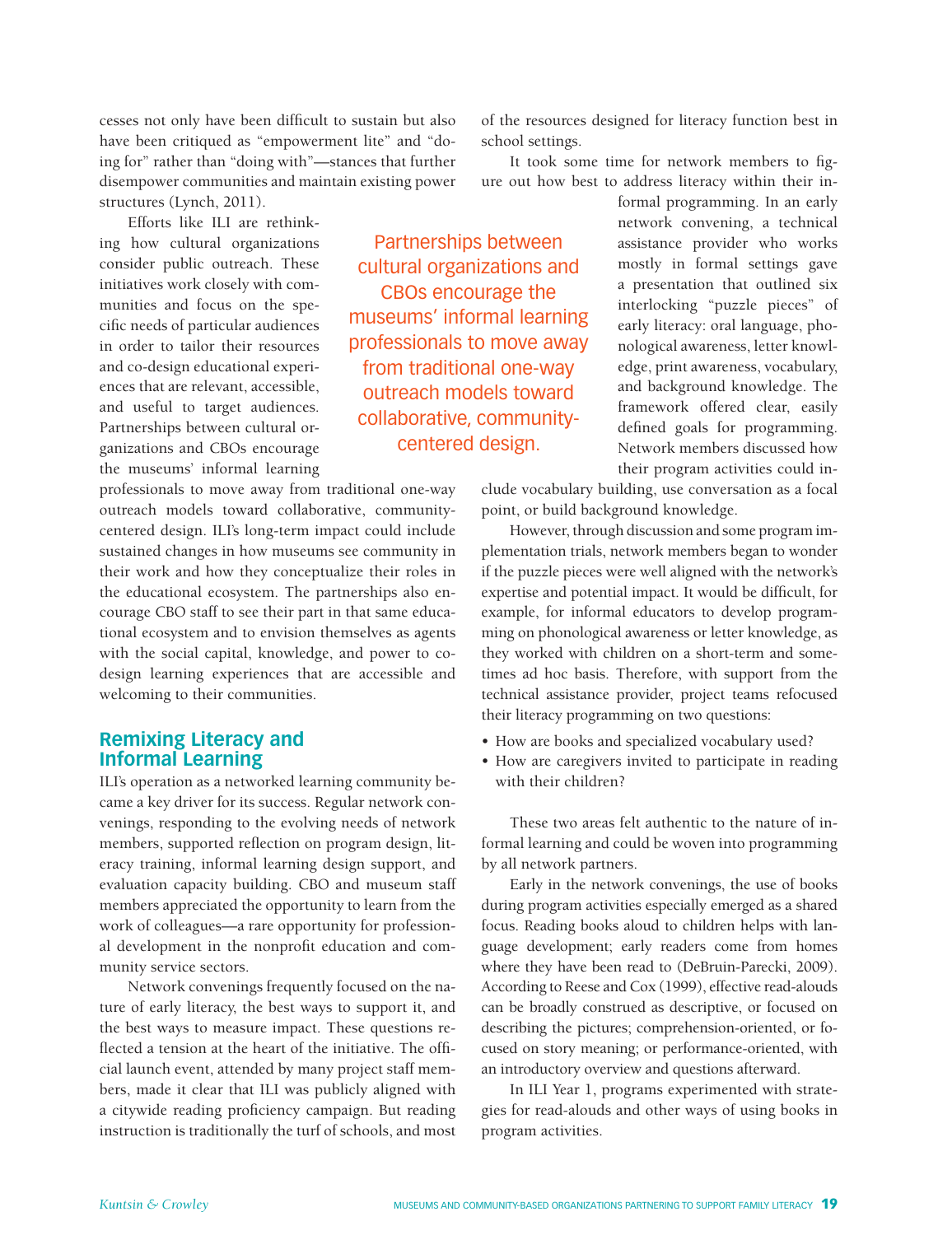- Some programs used books as tools and information sources, asking families to look in books for specific evidence.
- Some used pictures in wordless books to encourage children to describe what they were seeing and to create a story from the pictures.
- Theatrical storytellers created excitement and engagement for the emerging narrative.
- Some programs gave each family a copy of the book that the educator was reading aloud so caregivers and children could follow along.
- Tip sheets suggested questions adults could ask children during the reading.
- Educators led "picture walks" through books to pique families' interest in reading the book together.
- All programs gave families books and related activity sheets to promote the development of a family library.

Reading aloud was just one of the literacy strategies network partners remixed and extended from formal education as they stretched to integrate literacy for young children into their programming. The program snapshot in the box Bugs at Dinner illustrates the many factors that combined to create effective informal literacy programming for families.

- Caregivers and children learn, read, eat, and talk together. The atmosphere is comfortable and fun.
- Organized activities for everyone are balanced with station-based activities where families can choose how to engage.
- Activities are designed for children of a broad range of ages. ILI targets three- to nine-yearolds, but families sometimes brought along younger or older siblings.
- Museum and CBO educators facilitate, encourage, question, and notice what children and caregivers are doing and saying.
- CBO staff, who participate as learners and facilitators, offer a familiar and welcoming presence.
- Text, talk, reading, and writing are infused throughout.
- The strong informal learning content—in this case driven by live bugs and science-inspired activities—reflect the collection and commitments of the cultural partner, in this case a natural history museum.

## **Bugs at Dinner**

Children and caregivers are sitting at tables in an afterschool space in North Philadelphia, sharing a takeout dinner from the local South American restaurant. Most have been part of a series of programs at this site. As they eat, the six families each look through their copy of a nonfiction picture book about bugs. Three museum staff members and two CBO staffers circulate, welcoming families and asking questions about the book in English and Spanish.

To begin the program, an educator from the natural history museum invites all the adult and child "scientists" in the room on a treasure hunt. First she asks families to find a picture of a bug that makes a "sssss" noise. Children excitedly leaf through the book and then yell out the answer. Next, "Find a bug that hides"—and so on with other attributes of bugs. Caregivers help younger children manage the books. At one point, a boy holds his book up over his head, open to the picture he found, waiting to be recognized by the educator.

Then comes time to introduce a real bug—a large hissing cockroach. "Ewwww!" Educators coax family members to hold or touch the cockroach, pointing out its hard exoskeleton. This activity is a great leveler, as adults and children experience the same level of awe and disgust. They challenge one another to get closer and touch the bug. There are lots of laughs. Cell phones come out to document the moment with photos.

Next, families are invited to a table where a plastic aquarium box holds a large centipede. A CBO staff member provides some background about centipedes and the food they like. When the families are told that they will feed the centipede, caregivers and children alike can barely contain their excitement. More photos are taken as two crickets are dropped into the cage. The families wait, mesmerized. Children call out attacks and near misses as the crickets jump away from the creepy predator. It takes a while, but eventually the crickets are eaten.

Children move on to build-a-bug stations. They construct imaginary bugs and habitats out of craft materials, in an activity intended to showcase adaptations and encourage observation and classification of insects.

In this fun evening, literacy was supported not only by use of the book but also by encouraging families to record information about the bugs in "arthropod journals" in English or Spanish.

*Source: program observation, March 20, 2019*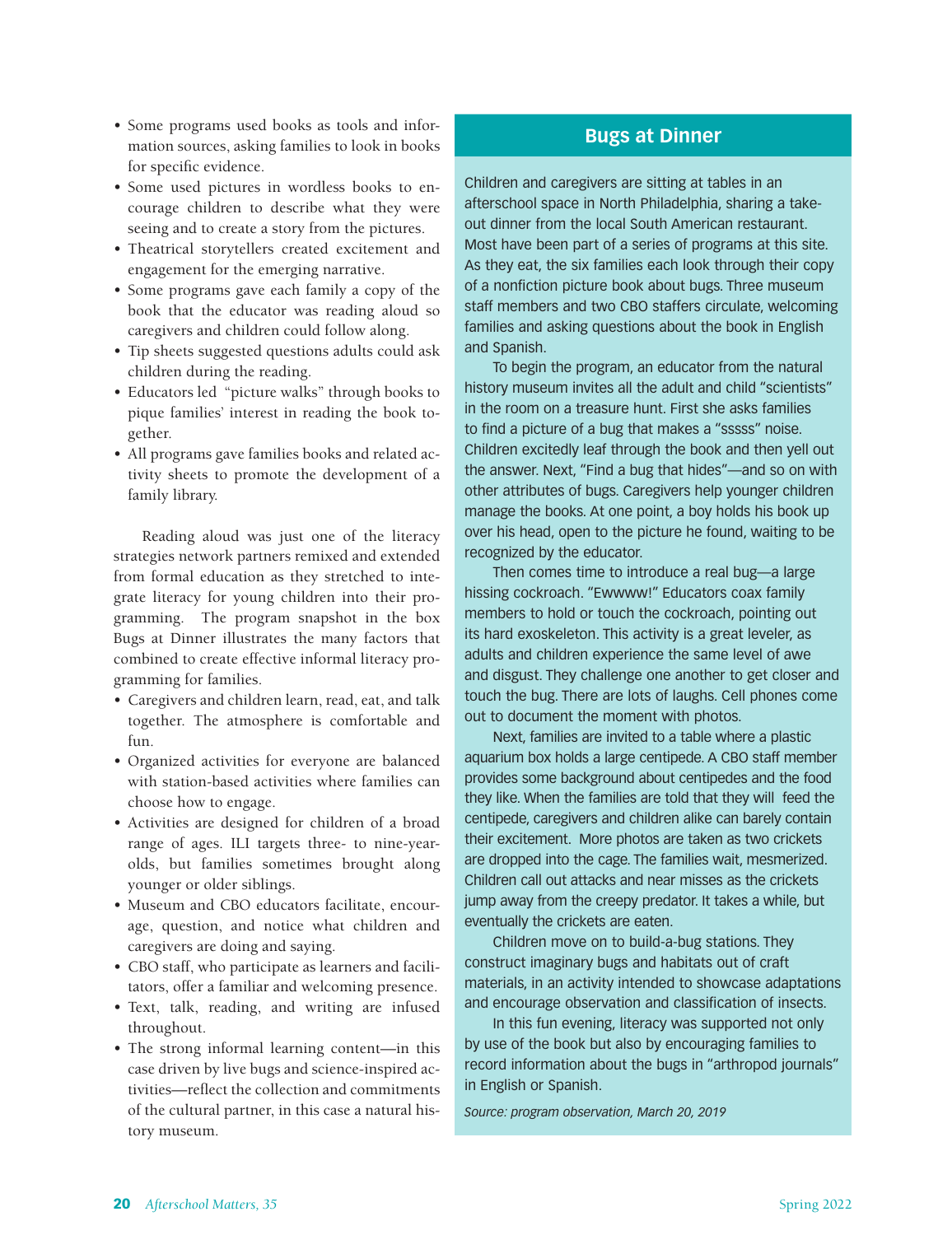#### **Methods**

Investigation of informal learning poses specific challenges (Diamond, 1999; Knutson & Crowley, 2005; Crowley et al., 2015). Many families visit museums to have a fun or social experience; learning may not be a primary goal at all (Falk et al., 1998; Packer & Ballantyne, 2002). The engaging, continuous, and exploratory nature of informal learning is at odds with tests and surveys, which are typically used to study learning in formal education (Zapata-Rivera, 2012). Introducing tests can undermine the goals of a supportive, positive learning environment that builds confidence and allows learners to try something new without feeling judged (Fu et al., 2019).

As the evaluation team for ILI, we structured our work to support the development of a networked community of practice, collecting data for improvement

and exploring the best ways to measure impact across projects. We relied on "light touch" research methods (Borun, 1977; Knutson & Crowley, 2005; Yalowitz & Bronnenkant, 2009) so as not to disrupt the program culture and trust with families that partners were building over time. Understanding that rigid, test-focused approaches to evaluation can prioritize measurement over context, to the extent that the evaluation can disrupt the

program and hinder the formative learning function of evaluation (Dahler-Larsen, 2009), we adopted a participatory approach. Learning from evaluation, a recognized strength of collaborative approaches, is a form of accountability in and of itself (Cousins et al., 2013).

We developed a structured observation protocol that would allow us to characterize the extent to which partners implemented key programming features and provided engaging learning environments. The observation protocol had a section on program implementation and one that tracked the participation of individual children through a single session. We also noted snippets of conversation; described interactions among children, caregivers, and educators; documented the content and sequence of each observed program; and noted the atmosphere and appearance of the space and activities. Soon after each observation, using our observation sheets and photographs, we wrote a reflective observation summary.

Our field notes contain many examples of children crowding around a demonstration, eagerly participating in discussions, concentrating on individual projects, chasing down facilitators to show off their work, or asking questions of adults and other children.

In addition, CBO staff and educators conducted interviews with children and caregivers in their programs. We decided to have educators conduct interviews because families already knew and trusted them. We collaborated with the educators to develop, pilot, and refine the interview questions. Interview questions for children focused on what they remembered, learned, and were interested in. Interview questions for caregivers probed their perception of their child's participation in the program, the caregiver's own participation, and whether and how any of the ideas or materials from the program found their way into subsequent activities at home. Child and caregiver interviews were audio-recorded and conducted in the language preferred by the participant. Interviews that were not in English were translated and transcribed by the educator who conducted the interview.

## **Children's Engagement and Learning**

We collected observational records for 117 children participating in ILI programming. We tracked two measures of children's participation: a code for child engagement with program activities  $(high = 2, medium = 1, low = 0)$ and a code for whether children successfully completed the day's activities  $(1 = yes, 0 = no)$ .

Findings suggest high levels

of engagement, with an average of 1.75; the completion rate was 85 percent. Program-specific engagement ratings ranged from 1.20 to 1.91, while completion rates ranged from 70 percent to 100 percent. Our field notes contain many examples of children crowding around a demonstration, eagerly participating in discussions, concentrating on individual projects, chasing down facilitators to show off their work, or asking questions of adults and other children. Educators noted that one of the best parts of ILI programs was the level of attention and engagement, which they had not expected because of the children's young ages. Children often became noisy and animated during programs, but educators did not identify behavior management as a major problem; they are used to the high energy and sometimes chaotic flow of informal learning. Over time, programs across the network evolved to better accommodate children of different ages, abilities, and attention spans.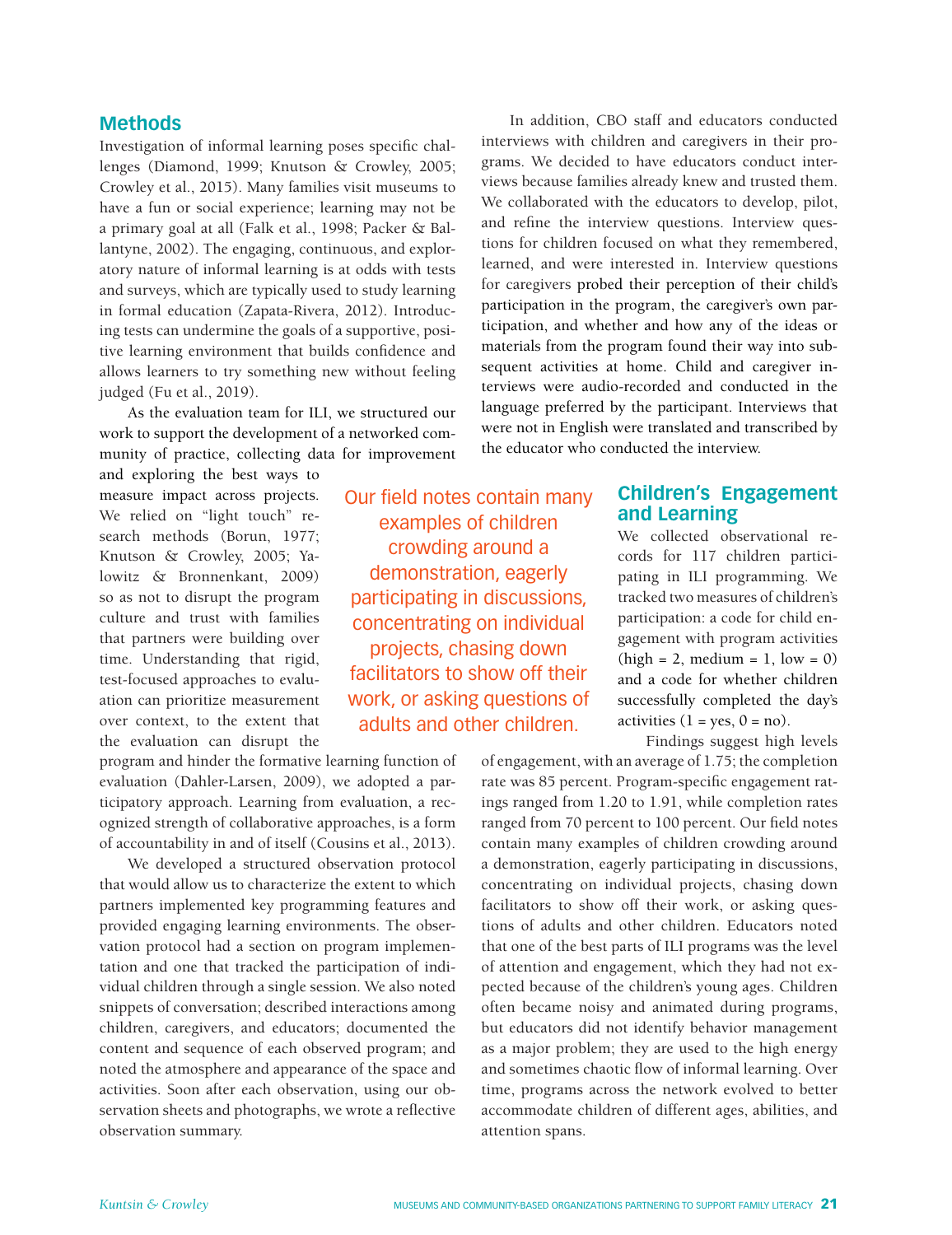We also tracked children's talk, with codes for whether they talked with educators, caregivers, or other children and for whether their talk included disciplinary content, questions, or target vocabulary. Observations showed that 93 percent of children engaged in rich learning conversations with informal educators. In many such conversations, children and educators used content-specific vocabulary and concepts to describe, question, label, connect, and explain. Other codes for talk showed that 50 percent of children talked about informal learning content, 46 percent asked questions, and 37 percent used vocabulary targeted by programming objectives. We observed 69 percent of children engaging in conversations with peers. Talk with caregivers was less common, at 63 percent, but this result can be explained by the fact that some programs were afterschool programs in which caregivers typically did not participate. In the programs designed for full family participation, we observed 88 percent of children talking with their caregivers during learning activities.

During program activities, children were exposed to new topics and themes. For example, they learned about the role mussels play in filtering water, tasted vegetables they had never eaten before, observed that seeds come in different kinds and sizes, and learned how artists create a collage. In interviews, children gave many examples of what they remembered from program books and activities. For example, one fouryear-old recalled an animal featured in a program:

- Interviewer: Do you remember when we did this? [Shows picture of armadillo]
- Child: He eats worms.
- Interviewer: Do you remember what he is?
- Child : Arm-da-dillo!
- Interviewer: Right! He eats worms, what else?
- Child: He has a pointy nose. He can dig with his nails to find some food. He eats worms.

Caregiver interviews indicate that some of the children's learning connected to engagement and learning at home:

My child is always happy to come to [the program]. He loves it! He says he learns lots of things. We at home can see that he is learning a lot.

He loved hearing the inchworm story. He went home and measured everything. He used his feet to measure and counted 17 steps.

Another caregiver spoke of the confidence the program inspired in her child:

She lacked confidence in reading, so I wanted to find something for her alone so she could get the hang of it. Her brother is an obstacle and takes over. Now she can show her brother something he didn't know.

## **Caregivers' Engagement and Learning**

ILI programming targeted families, with special attention to the role of caregivers in supporting their children's literacy development. This characteristic separates ILI informal programs from center- or school-based programs, which may recognize that parents can support learning but focus primarily on child outcomes. Most programs, except for the afterschool programming, were designed for families to attend together. All projects had family learning components and provided literacy resources families could use to extend the learning at home. Resources included free picture books, home learning activities, journals, and parent guides.

One of the clearest messages to emerge from the caregiver interviews was appreciation for how the programs modeled engaging ways for adults to read picture books with children. Fully 83 percent of caregivers said that they had learned a new strategy; for example:

I have learned how to read to her. I explain more to her about what we're reading. Sometimes one reads to the children, but one really doesn't know how to read to them.

By the second year of the project, a shared set of read-aloud practices had emerged. Programs focused on ways readers could reframe stories or ask questions to keep children interested and actively focused. Our interviews suggest that caregivers took up some of these practices; the most common strategy, asking questions while reading, was cited by 42 percent of caregivers. Another strategy, using the pictures in a book to tell the story, was mentioned by 38 percent of caregivers. In this strategy, adults encourage children to describe what they see happening in the pictures, perhaps making up their own story. Some caregivers found this technique useful when they didn't themselves know all the English words.

About one-third (33 percent) of caregivers talked about making the reading theatrical and engaging. For example, one said:

The tone that you read in, I'm getting better at the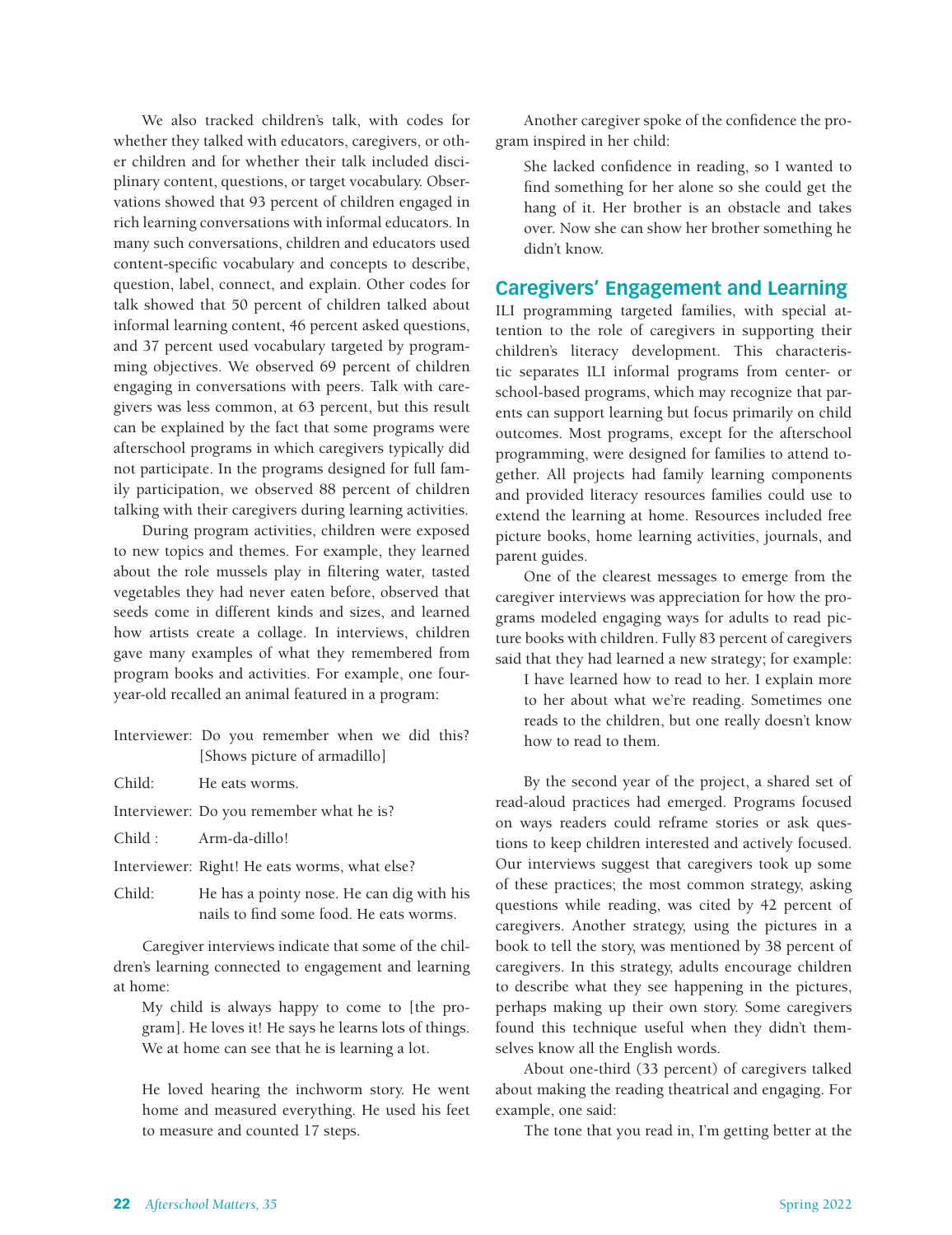tone that you say things, the emotion. The manner in which you read—the intensity, the tone of voice, how you ask questions with mystery or happiness.… Like yesterday with *Los Gatos Negros*… there was a door that made the sound AEEEEEE! Like, the drama it creates, the mystery, [continues to recall parts of the book with excitement

One of the clearest messages to emerge from the caregiver interviews was appreciation for how the programs modeled engaging ways for adults to read picture books with children.

and sound effects] so [the baby] even wanted to know what was going on!

All projects came to see read-alouds as useful not only for exposing children to literature but also for modeling strategies for adults. Some projects went further, adding caregiver-only segments in which staff talked to caregivers about reading strategies and how to connect reading to children's interests.

Caregivers who were themselves English learners were not always ready to read books in English. Programs that served such families often read books in both languages. The most common practice we observed was reading books in English but translating and paraphrasing a few elements on each page. We also observed projects using books in Spanish or books with pictures and no words, which could be narrated and discussed in any language.

Some caregivers were not comfortable reading in their first language. One project that served families experiencing homelessness had several struggling readers among its caregivers. The program developed a practice of having families sit around the room with multiple copies of a book and then inviting both caregivers and children to read aloud, while the other families followed along. We observed this practice in three separate program sessions. Our field notes suggest that the program was a supportive environment for emergent readers, adult and child alike. One caregiver said, "It's a more inviting place to read. It's not a chore in this setting. And [my child] sees other people reading." The CBO staff were key to creating this inviting place. The caregivers trusted them and thus were encouraged to take risks. Everyone, fluent or not, took a turn as reader. We recorded in our notes that, if a caregiver struggled to decode a word, other adults and sometimes children would call out the word; the adult would pick it up and move on. After one mother

slowly but successfully read two pages of a book without help from the group, she gave a big smile as her child leaned in to hug her and said, "Good job, Mom! I love you!"

### **Building Trust and Community Roots**

How does an informal learning institution create a trusted relationship with a family? Many in-

terventions designed to address economic and racial/ ethnic disparities in learning outcomes take a deficit approach, targeting the development of knowledge and skills that families seemingly lack (Cabrera et al., 2012). This deficit approach disempowers families and ignores rich social and cultural competences.

In contrast, ILI network partners attempted to take a culturally responsive and strengths-based approach. Relatively few studies document exactly how best to implement strengths-based programming (Leyva et al., 2021). Network partners promoted a culturally responsive approach by validating families' languages, cultures, and historical perspectives and by asking for their input on subjects and books that would reflect their community and interests. By building positive social relationships with children and caregivers, partners worked to create safe and welcoming environments whose norms supported all participants.

One goal of ILI was to find meaningful ways to connect families with informal learning institutions. Indeed, 78 percent of caregivers we interviewed said that they'd never been to their CBO's partner cultural organization; some had never even heard of it. The rest of the caregivers said that they had been to the museum once before, usually when they were young. The projects made many families more aware of museums as resources. Several caregivers noted that their level of comfort with the cultural organization increased the more time they spent in the program:

It was very fun! We participated in things we had never done before. It's right down the street from our house. We had never been to a museum.

The truth is, we were never in any museum before going to [this one]. It's a very good place filled with beautiful paintings. Sometimes it has to do with a lack of time. Plus, I have five children and they are a bit restless, especially the baby. Then at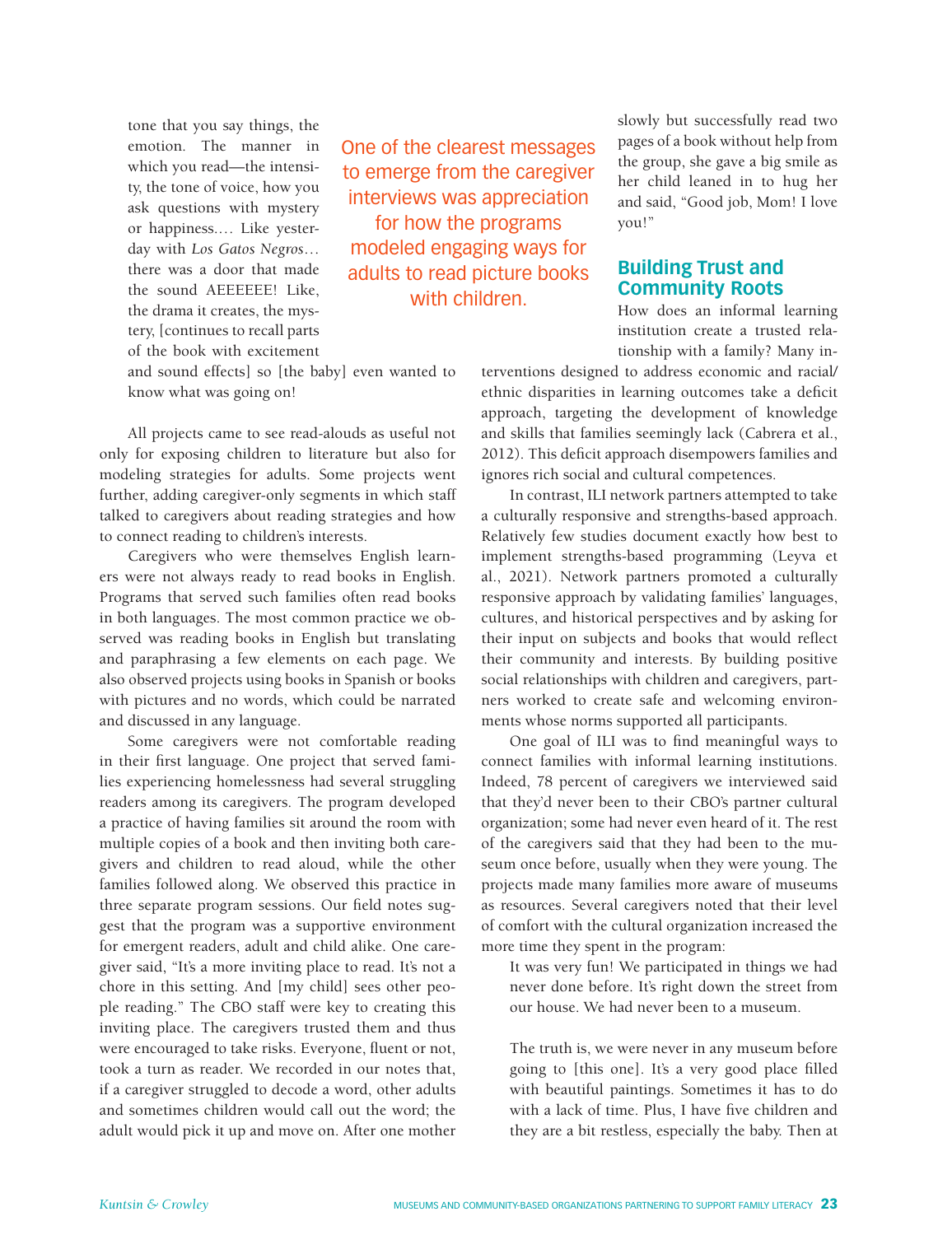a museum, you cannot touch anything, and I have to continually tell the boy, "Don't touch this, don't touch that."… The other day my whole family went to the museum. Everyone loved making houses with cardboard.

Thus, museums began to find new audiences for their work, in partnership with the CBOs. Some programs catalyzed museum-orient-

ed communities of families:

[This program] is like family. It brings people together with common ground. Community nights give us an incentive, and we get to see and spend time with parents we don't see at the community center.

One caregiver said that the program gave her child an opportunity to do something new, though it was initially scary. The

child developed positive relationships with the educators ("the ladies") and looked forward to returning to the program:

She didn't want to do it at first, because she thought that I would be leaving her here. There were very fun things for us to do together. She kept asking, "When do we get to go to the activity?" And I tell her, "No, the activity isn't until tomorrow." "Okay, are we going to see the ladies?" "Yes, we are going to see the ladies."

Projects worked with highly diverse audiences; during one observation, we noted five languages being spoken. Multilingual and multicultural programming can be particularly difficult for museums whose educators and audiences both tend to be much less diverse than their communities. Bringing CBOs and museums together has been an innovative step toward bridging cultural differences. Projects with English learners have been careful to value and include the learners' first languages, as recommended in the literature (Auerbach, 1989; Reyes & Torres, 2007). Caregivers who were not fluent in English said in interviews that they appreciated programs' care in creating multilingual and multicultural settings where families felt comfortable learning together:

I like that the teacher speaks Spanish. This way, [my son] is comfortable in class. For me, I know

that he'll be understood and that he can participate in class. He is also learning English words. He now knows the names of the colors in English and in Spanish.

Researchers have noted the importance of building relationships and paying attention to the needs of parents (Alameda-Lawson & Lawson, 2019; Bess &

> Doykos, 2014). They also emphasize developing parents' leadership skills (Warren et al., 2009). The norms, expectations, ways of knowing, cultural resources, and forms of expertise of underrepresented minority parents often have less currency and impact in schools than those typically associated with White, middle-class families (Baquedano-López et al., 2013). The ILI network worked to help families from underrepresented groups to feel invited and

to take ownership of the programs.

Network partners promoted a culturally responsive approach by validating families' languages, cultures, and historical perspectives and by asking for their input on subjects and books that would reflect their community and interests.

> I love this program because it taught me a lot of things that I didn't know and had never done, especially to participate with my children.… I had never done a program like this. I liked it a lot. I felt very good.

> The truth is, you all are very nice, very helpful. You pay attention to each person, to each group, to each child. You give us suggestions … to the parents. The truth is, it feels very full. You give the best of yourselves. You provide complete activities for us to do. It is super good. I hope it continues.

> We don't take time to dedicate to the kids, share with the kids things that they did at school. This is a good little bit of time that I get to spend with them and let them know that what they do matters to us.

Some programs engaged directly with caregivers to great effect. One project had caregivers gather without their children to recommend books to one another. The caregivers broadened the discussion to include internet literacy resources and family play activities. Another project, working with Black families, built caregiver feedback sessions into their regular programming. Early in these sessions, caregivers said they wanted more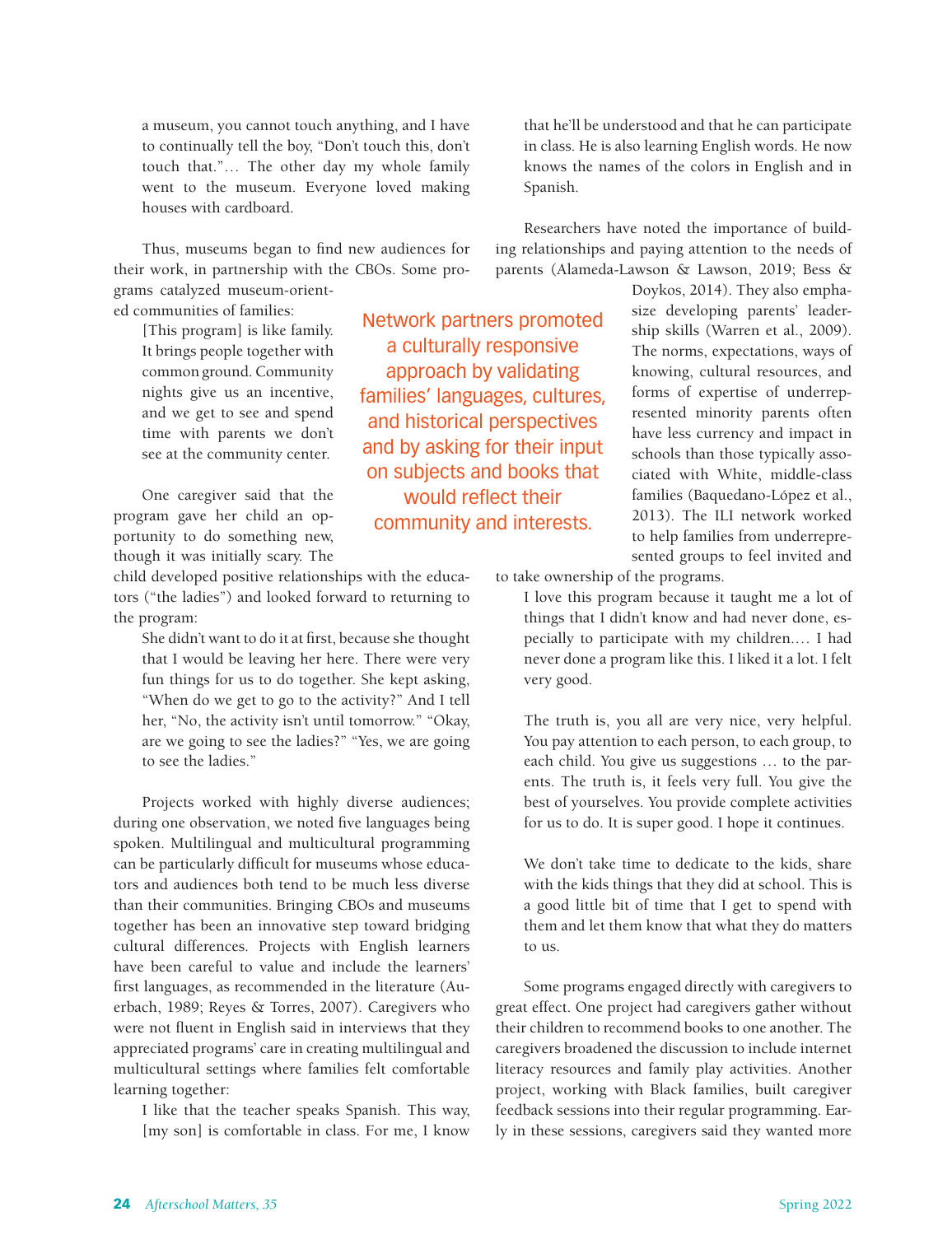books featuring Black authors or Black characters so that their children could see themselves represented in the text. This input helped the program better reflect the needs of the community. We later interviewed the program staff about this process:

- Staff 1: I know we all agree on this. Ownership is a key tool to get folks to invest and show up. And the team did an amazing job of coalescing caregivers to make some of those decisions....
- Staff 2: ... It's worked best so far to see the ownership of the families taking it over. They've pointed out good books. That was one of the best learning experiences I've had so far. They took us to a really good place.

One project had caregivers gather without their children to recommend books to one another. The caregivers broadened the discussion to include internet literacy resources and family play activities.

Staff 3: Right, the value should be placed on where they're coming from. To be reflective [in our program design] is what I'm most proud of, and making the shifts. We want to get good rich literature where they can see themselves. We're putting it in their hands.

In a reflective evaluation in-

terview, staff members from more than one project talked about how hard it was to get everyone on the same page about how to be culturally sensitive. They said it took time to work with partners to understand the specific needs of the families—but there were rewards. Staff members said they appreciated seeing the change in children's artwork when they used culturally representative books. They loved the feeling of connection with communities. They were excited to see adults enjoying the programs and feeling comfortable in the museum. They also spoke about broader effects, such as showing the value of family engagement to the staff of the school where the program was housed. One staff member said that the best part was seeing "community in action, love in action. And joy."

# **Recommendations for Museum– CBO Partnerships**

Support for equitable educational outcomes in urban settings involves all aspects of life, including families, neighborhoods, and communities. Children spend most of their time outside of classrooms. What learning opportunities do they have when they are not in school? Healthy educational ecosystems provide equitable access to learning resources and learning pathways (Akiva et al., 2020; Hecht & Crowley, 2020). In such ecosystems:

- Communities feel invited to participate in informal learning and empowered to co-construct learning experiences to reflect their values, needs, and strengths.
- Diverse opportunities and pathways allow children to pursue differentiated interests and identities.
- Learning opportunities are often informal, placebased, and distributed across the city.
	- In their daily lives, children encounter all sorts of adults—educators, caregivers, role models—who know how to facilitate learning through collaboration, conversation, and facilitation.
	- The city, seeing itself as a managed educational ecosystem, makes investments to improve the health of the system rather than restricting investment to a single niche, connection, or entity.

Our study examines how

museums can connect to collective impact efforts in literacy and how informal learning programs can be reoriented to better respond to community needs. ILI programming was designed to capitalize on the strengths of cultural organizations. Children were exposed to new topics and themes in a range of content areas. They enjoyed the programs and showed high levels of engagement in, and completion of, program activities. They engaged in rich learning conversations with informal educators and caregivers—a critical component of informal learning experiences that support literacy development. Observations documented the use of content-specific vocabulary and concepts. Interviews with children and caregivers suggest that children remembered what they learned and sometimes extended that learning at home. Furthermore, caregivers learned strategies to support children's reading. They felt welcomed in and connected to the programs, and they formed relationships with educators and other families. These outcomes can empower caregivers to be brokers and advocates for their children's learning. Partners are planning to further strengthen caregiver engagement by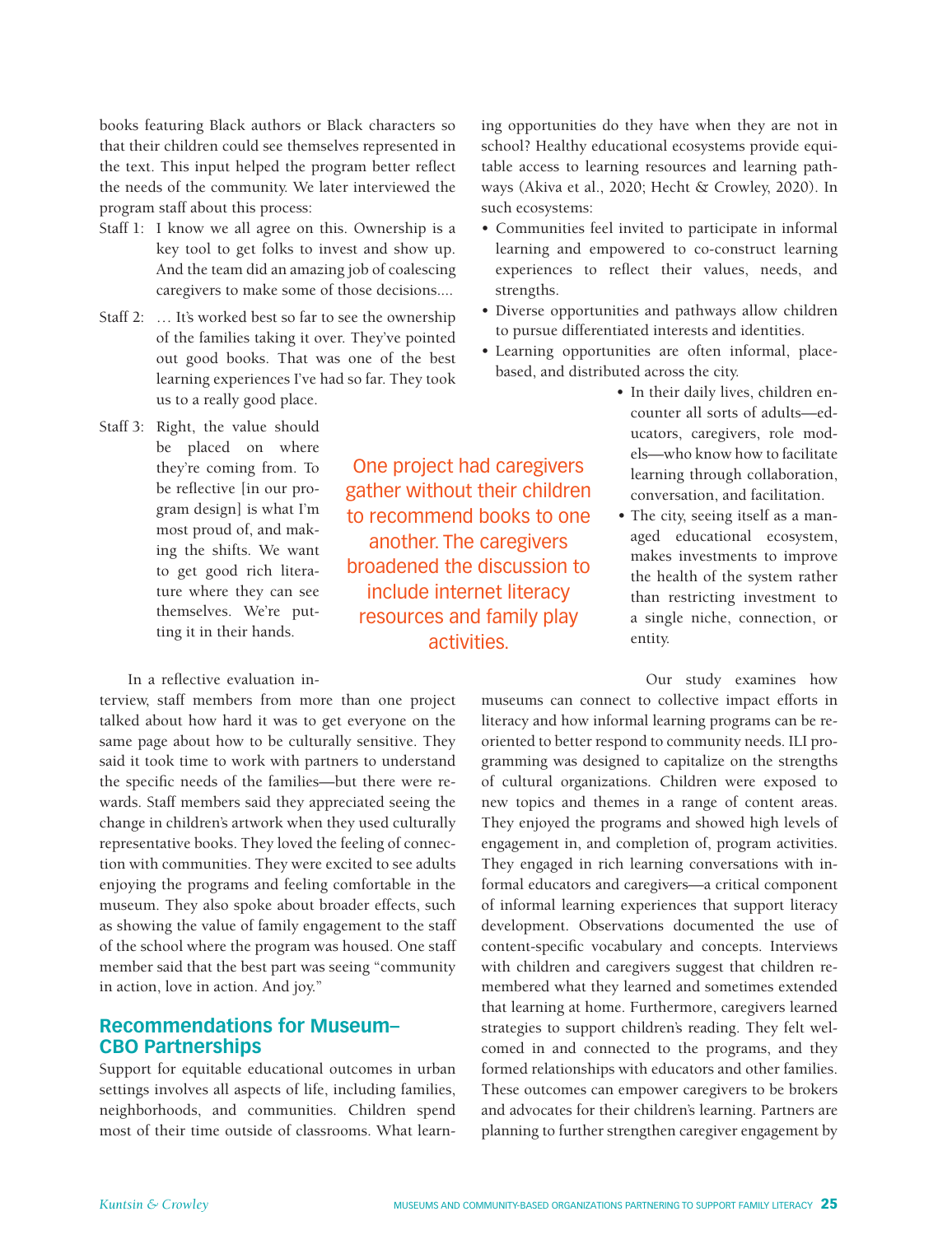involving adults as learners, not just as facilitators of children's learning.

Four elements of the ILI approach have challenged museums and CBOs to move beyond their traditional roles to become central actors in Philadelphia's educa-

tional ecosystem. Other systems could use these suggestions to engage families in literacy development outside of school.

#### *Center Community*

ILI funded CBOs as a strategy to bring communities into the work of literacy development. Building on the trusting relationships they have established with their communities, CBOs recruited families for the programs and supported

community engagement. Language, culture, and neighborhood were woven into programming. Museum educators connected with and learned about families who rarely, if ever, visited their institutions. They became aware of responsibilities beyond promoting learning outcomes; they came to think of their practice as addressing social and emotional learning, food insecurity, and adult learning. Partners aspired to work both in and with communities. CBOs pushed back against deficit perspectives and focused the network on strengthsbased approaches. As of the third year of the five-year initiative, almost 1,500 families have participated in ILI programs.

#### *Support Family Learning and Caregiver Engagement*

Caregivers were central to ILI programming. Findings suggest that they often felt like full participants in the program; they not only learned strategies to support their children's learning but also acquired new knowledge and skills themselves. Informal learning is lifelong and free-choice. Giving caregivers meaningful roles and treating them as learners in their own right helped them stay interested and engaged enough to return for multiple sessions. Caregivers reported using strategies from the program at home, creating the possibility that program impacts could continue beyond the end of the project.

#### *Develop and Support Informal Educators*

Museum and CBO educators developed relationships with children and caregivers over time, learning about

Four elements of the ILI approach have challenged museums and CBOs to move beyond their traditional roles to become central actors in Philadelphia's educational ecosystem.

them and their communities. The educators developed new practices and routines for supporting early literacy. Compared to many out-of-school learning programs, ILI programs had a large proportion of adults in the room. Partners recognized that learning conversa-

> tions with children and caretakers are an essential aspect of informal literacy learning. Personalized conversations helped families feel included and empowered.

#### *Focus on Learning and Innovation*

Recognizing that education is a systems problem, network partners did not begin by identifying proven strategies to implement in similar ways across the city. In-

stead, they bet on partnerships between museums and CBOs as a catalyst for exploration and change. We saw evidence that the partnership strategy was successful in that partners spent time learning, reflecting, and experimenting together. Staff members engaged in new kinds of work that spanned the museum–CBO boundary. By networking the partnerships together, ILI supported broad conversations and encouraged a culture of co-design and iterative improvement. This impact goes far beyond what individual children or caregivers learned from any given program. ILI's investment in connections within the ecosystem created a collaboration infrastructure that can be reused and extended through future investments.

Of course, meaningful changes in an ecosystem take time and patience. Most partnerships needed two years to begin to function smoothly, and the network is still in a formative phase. Continued investment in joint work and innovation is needed for this—or any network to become a sustainable learning community.

#### **References**

Akiva, T., Delale-O'Connor, L., & Pittman K. (2020). The promise of building equitable ecosystems for learning. *Urban Education*. https://doi. org/10.1177/0042085920926230

Alameda-Lawson, T., & Lawson, M. A. (2019). Ecologies of collective parent engagement in urban education. *Urban Education*, *54*(8), 1085–1120. https://doi.org/10.1177/0042085916636654

Auerbach, E. R. (1989). Toward a social-contextual approach to family literacy. *Harvard Educational*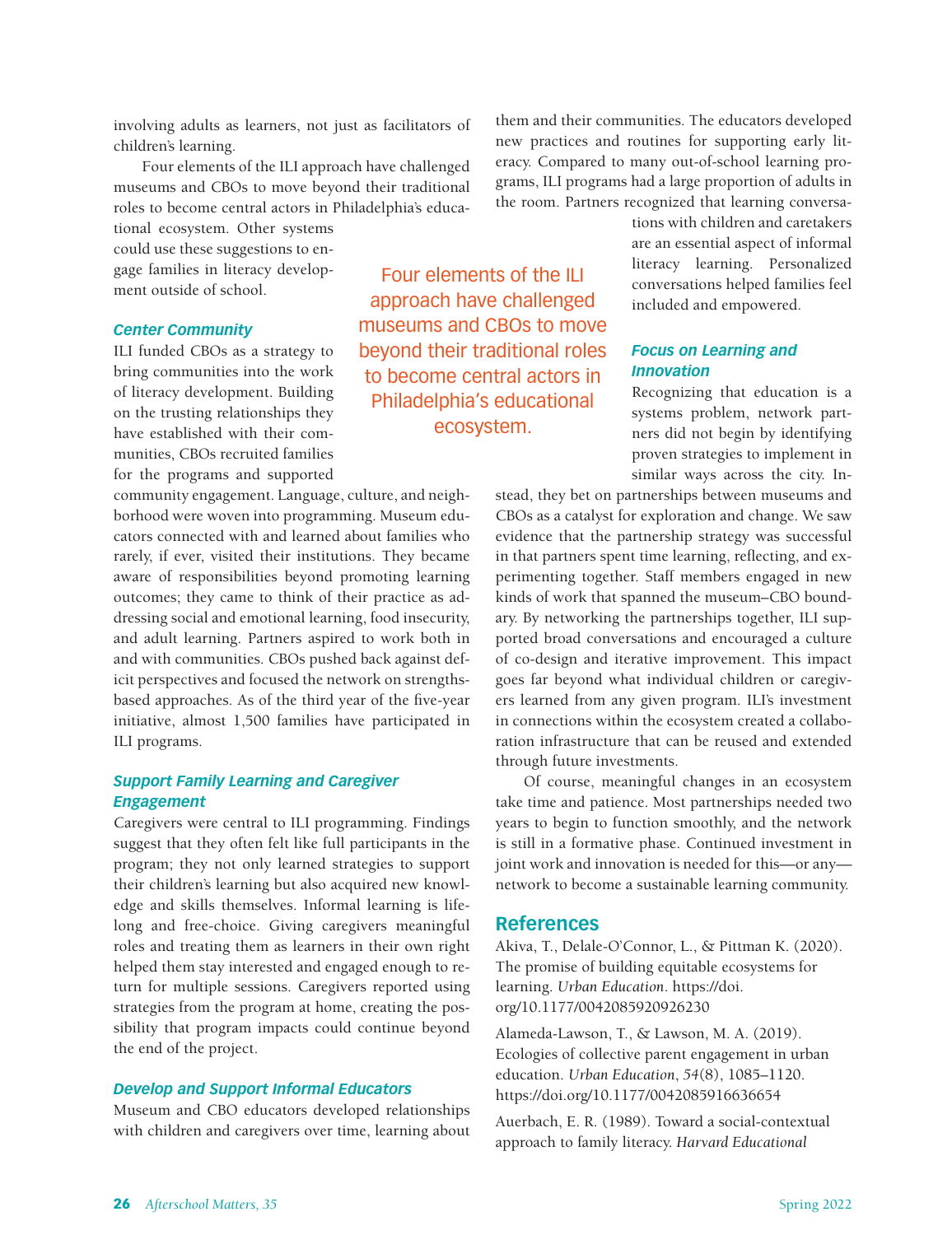*Review, 59*, 165–181. https://doi.org/10.17763/ haer.59.2.h23731364l283156

Baquedano-López, P., Alexander, R. A., & Hernandez, S. J. (2013). Equity issues in parental and community involvement in schools: What teacher educators need to know. *Review of Research in Education*, *37*(1), 149–182. https://doi.org/10.3102/0091732X12459718

Bess, K. D., & Doykos, B. (2014). Tied together: Building relational well-being and reducing social isolation through place-based parent education. *Journal of Community Psychology, 42*, 268–284. https:// doi.org/10.1002/jcop.21609

Borun, M. (1977). *Measuring the immeasurable: A pilot study of museum effectiveness.* Philadelphia: Franklin Institute.

Bouffard, S., & Weiss, H. (2008). Thinking big: A new framework for family involvement in policy, practice, and research. *The Evaluation Exchange*, *14*, 2–5.

Cabrera, N. J., Beeghly, M., & Eisenberg, N. (2012). Positive development of minority children: Introduction to the special issue. *Child Development Perspectives*, *6*(3), 207–209. https://doi. org/10.1111/j.1750-8606.2012.00253.x

Coffee, K. (2008). Cultural inclusion, exclusion and the formative roles of museums. *Museum Management and Curatorship, 23*(3), 261–279. https://doi. org/10.1080/09647770802234078

Cousins, J. B., Whitmore, E., & Shulha, L. (2013). Arguments for a common set of principles for collaborative inquiry in evaluation. *American Journal of Evaluation*, *34*(1), 7–22. https://doi. org/10.1177/1098214012464037

Crowley, K., Barron, B. J., Knutson, K., & Martin, C. (2015). Interest and the development of pathways to science. In K. A. Renninger, M. Nieswandt, & S. Hidi (Eds.), *Interest in mathematics and science learning and related activity* (pp. 297–313). American Educational Research Association.

Crowley, K., Pierroux, P., & Knutson, K. (2014). Informal learning in museums. In K. Sawyer (Ed.), *Handbook of the learning sciences* (pp. 461–478). Cambridge University Press.

Dahler-Larsen, P. (2009). Learning-oriented educational evaluation in contemporary society. In K. E. Ryan & J. B. Cousins (Eds.), *Sage international handbook on educational evaluation* (pp. 307–322). Sage.

Dawson, E. (2014) "Not designed for us": How science museums and science centers socially exclude

low-income, minority ethnic groups. *Science Education 98*(6), 981–1008. https://doi.org/10.1002/ sce.21133

DeBruin-Parecki, A. (2009). Establishing a family literacy program with a focus on interactive reading: The role of research and accountability. *Early Childhood Education Journal, 36,* 385–392.

Diamond, J. (1999). *Practical evaluation guide: Tools for museums and other informal educational settings.*  Alta Mira Press.

Falk, J., Moussouri, T., & Coulson, D. (1998). The effect of visitors' "agendas" on museum learning. *Curator: The Museum Journal, 41*(2), 107–120. https:// doi.org/10.1111/j.2151-6952.1998.tb00822.x

Fu, A. C., Kannan, A., & Shavelson, R. J. (2019). Direct and unobtrusive measures of informal STEM education outcomes. In A. C. Fu, A. Kannan, & R. J. Shavelson (Eds.), *Evaluation in informal science, technology, engineering, and mathematics education. New Directions for Evaluation, 161*, 35–57. https://doi. org/10.1002/ev.20348

Golinkoff, R., Hoff, E., Rowe, M., Tamis-LeMonda, C., & Hirsh-Pasek, K. (2018, May 21). *Talking with children matters: Defending the 30 million word gap.* Brookings Institute. https://www.brookings.edu/blog/ education-plus-development/2018/05/21/defendingthe-30-million-word-gap-disadvantaged-childrendont-hear-enough-child-directed-words/

Gurian, E. H. (2006). *Civilizing the museum: The collected writings of Elaine Heumann Gurian*. Routledge.

Hecht, M., & Crowley, K. (2020). Unpacking the learning ecosystems framework: Lessons from the adaptive management of biological ecosystems, *Journal of the Learning Sciences, 29*(2), 264–284. https://doi.org/10.1080/10508406.2019.1693381

Hernandez, D. J. (2011). *Double jeopardy: How third-grade reading skills and poverty influence high school graduation.* Annie E. Casey Foundation. https:// assets.aecf.org/m/resourcedoc/AECF-DoubleJeopardy-2012-Full.pdf

Hoff, E. (2013). Interpreting the early language trajectories of children from low-SES and language minority homes: Implications for closing achievement gaps. *Developmental Psychology, 49*(1), 4–14. https:// doi.org/10.1037/a0027238

Knutson, K. & Crowley, K. (2005). Museum as learning laboratory: Developing and using a practical